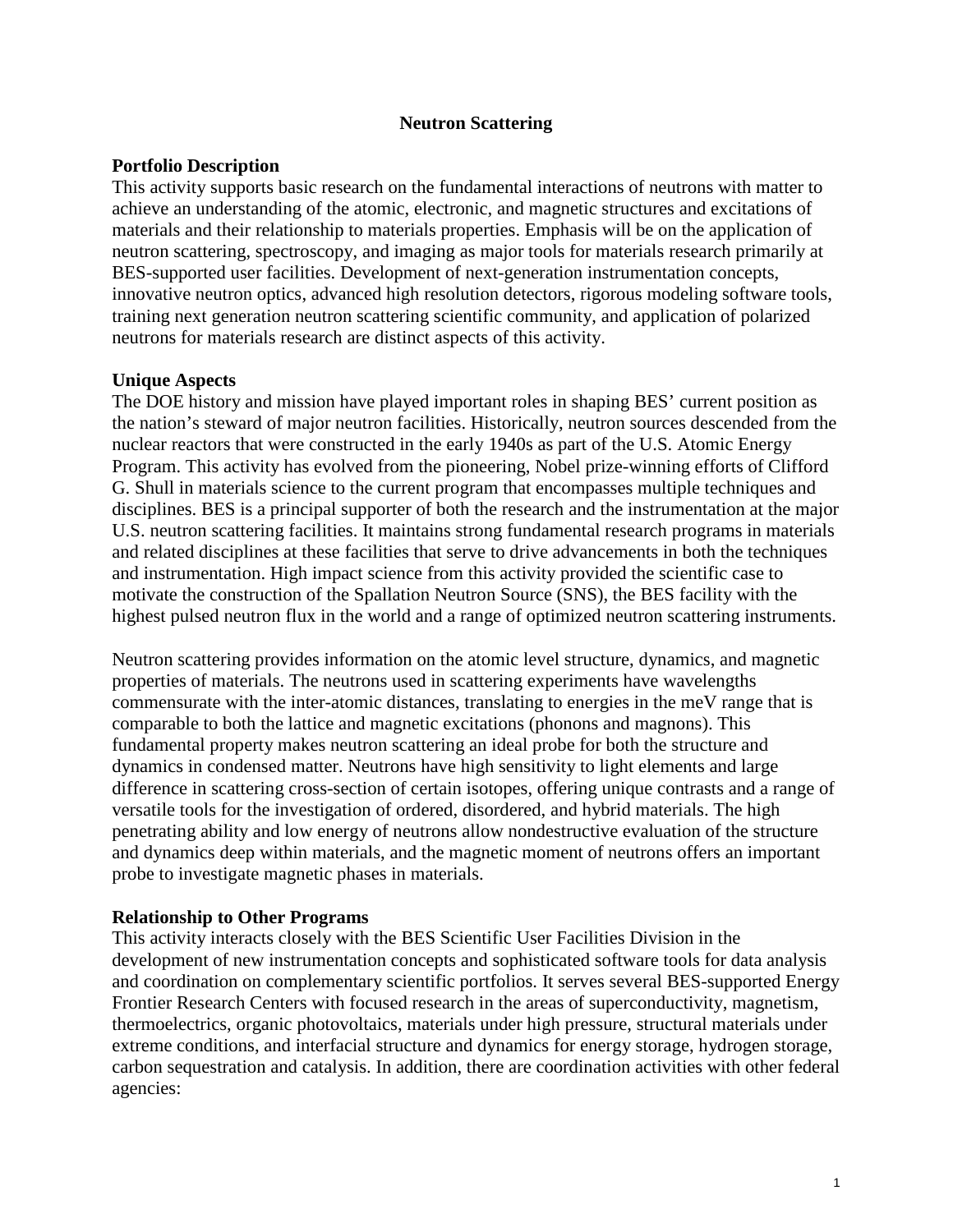- Coordination with the National Institute of Standards and Technology's Center for Neutron Research helps to ensure development of instrumentation and capabilities that best serve the broad neutron scattering user community.
- Nanoscience-related projects in this activity are coordinated with the Nanoscale Science Research Center user facilities and reviews in the BES Scientific User Facilities Division.
- Predictive materials sciences activities and the associated theory, modeling, characterization and synthesis research are coordinated with other federal agencies through the National Science and Technology Council Subcommittee on the Materials Genome Initiative.
- Active interactions with the National Science Foundation through workshops, joint support of National Academy studies in relevant areas, and communication about research activities.
- Coordination with other federal agencies on research instrumentation programs, especially in the funding of beam lines whose cost and complexity require multi-agency support.

## **Significant Accomplishments**

BES supported the pioneering research of Clifford G. Shull in the development of the neutron diffraction technique at Oak Ridge National Laboratory that led to the 1994 Nobel Prize in Physics. Shull's work launched the field of neutron scattering, which has proven to be one of the most important techniques for elucidating the structure and dynamics of solids, fluids and magnetic materials.

Neutron scattering groups supported by this activity at the DOE national laboratories provided the leadership and expertise in the pioneering design and development of virtually all the current highly optimized time-of-flight instruments and techniques in neutron scattering and spectroscopy at the SNS. Recent scientific accomplishments include:

- Phase diagrams for the recently discovered high temperature iron pnictide superconductors and heavy fermions;
- The first experimental determination of spin liquids, a new state of magnetism;
- Mechanisms responsible for the giant negative thermal coefficient materials and high performance thermoelectrics;
- Emergent magnetism at the interfaces of complex oxide heterostructures offering a new pathway for oxide spintronics;
- Rich phase behavior of protein-polymer block copolymers offering a new platform to assemble functional biomaterials at high concentrations; and
- Neutron focusing optics to increase neutron flux in the instruments.

# **Mission Relevance**

The increasing complexity of DOE mission-relevant materials including superconductors, magnets, batteries, photovoltaics, thermoelectrics, metallic alloys and polymer nanocomposites requires ever more sophisticated scattering techniques to investigate the structure and dynamics at relevant length and time scales and to develop theories which can predict the behavior of these materials. Neutron scattering probes are among the primary tools for characterizing the atomic, electronic, and magnetic structures of materials. The activity is relevant to the behavior of matter in extreme environments, high pressure, shear and magnetic fields.